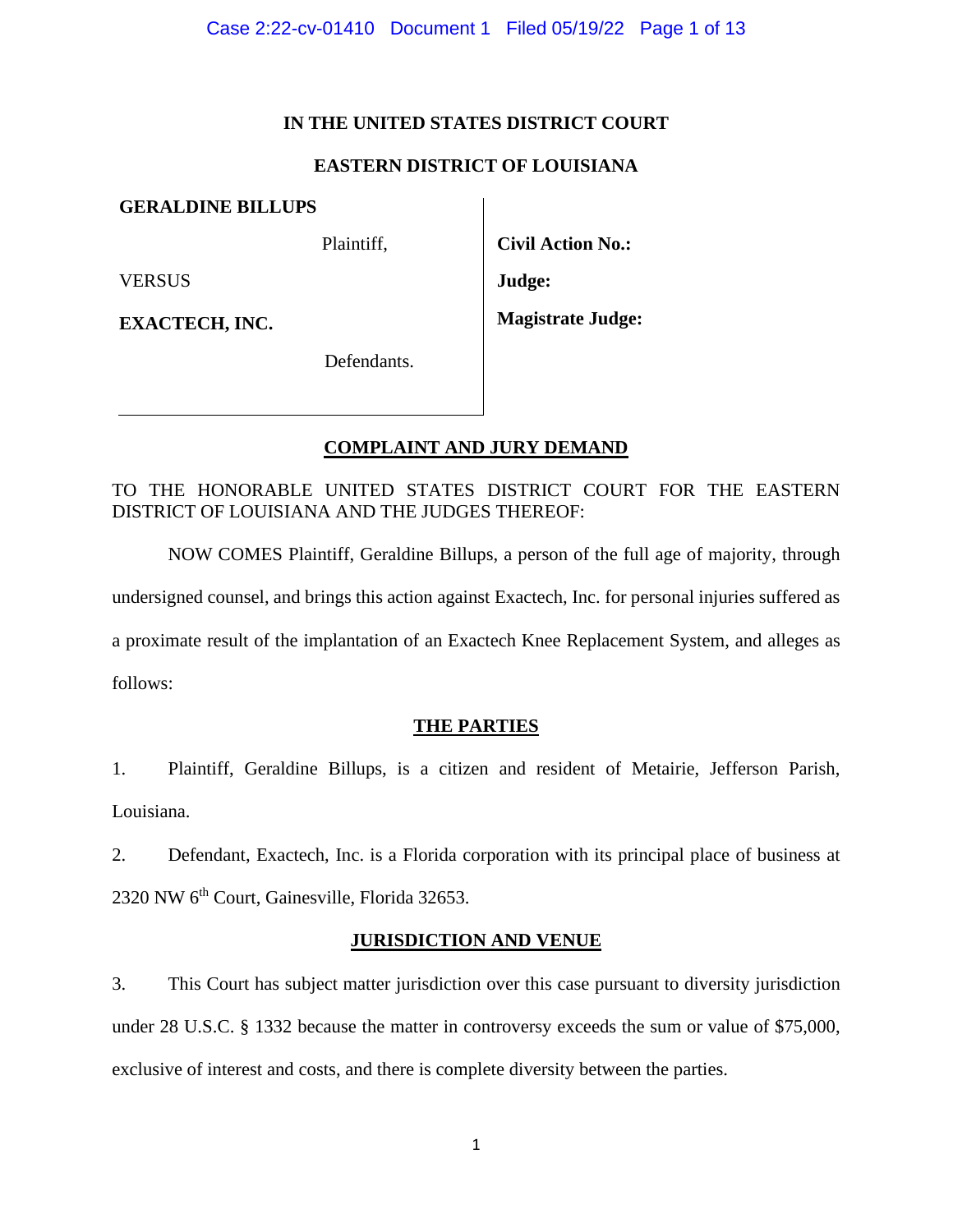#### Case 2:22-cv-01410 Document 1 Filed 05/19/22 Page 2 of 13

4. Venue is proper in this Court pursuant to 28 U.S.C. § 1391 because all or a substantial part of the events or omissions giving rise to this claim occurred in this District. Venue is also proper in this Court pursuant to 28 U.S.C. § 1391 because Defendants have sufficient minimum contacts with the State of Louisiana and intentionally availed themselves of the market within Louisiana through the promotion, sale, marketing, and distribution of their products.

### **NATURE OF THE CASE**

5. Plaintiff, Geraldine Billups, files this Complaint against Exactech, Inc. ("Exactech" or "Defendant") for damages deemed just and proper arising from the injuries suffered by Plaintiff as a direct and proximate result of Defendant's manufacturing, designing, testing, assembling, device packaging, quality control, storing, distributing, supplying, warranting and/or unfair and deceptive marketing, advertising and selling the Optetrak Total Knee Replacement System containing a defective polyethylene tibial insert packaged in a non-conforming bag, hereinafter referred to as "defective insert", and the defective Optetrak posterior stabilized knee implant containing a finned tibial tray component (hereinafter referred to as "defective tibial tray").

6. Defendant, directly or through its agent, distributor and/or employees designed, assembled, manufactured, packaged, labeled, distributed, marketed, warranted, and sold the defective insert and defective tibial tray for use as components of the Optetrak Knee Replacement System throughout the United States and, specifically, Louisiana.

7. The Optetrak Knee Replacement System was manufactured, marketed, and sold by Defendant during the years 2004 to 2022 containing defective inserts stored in out-of-specification, non-conforming bags, which lacked a protective barrier necessary to prevent air from reaching the insert during storage, thereby causing premature wear, and resulting in the necessity for surgical revisions. Furthermore, the tibial tray was defective due to the way it was designed as a finned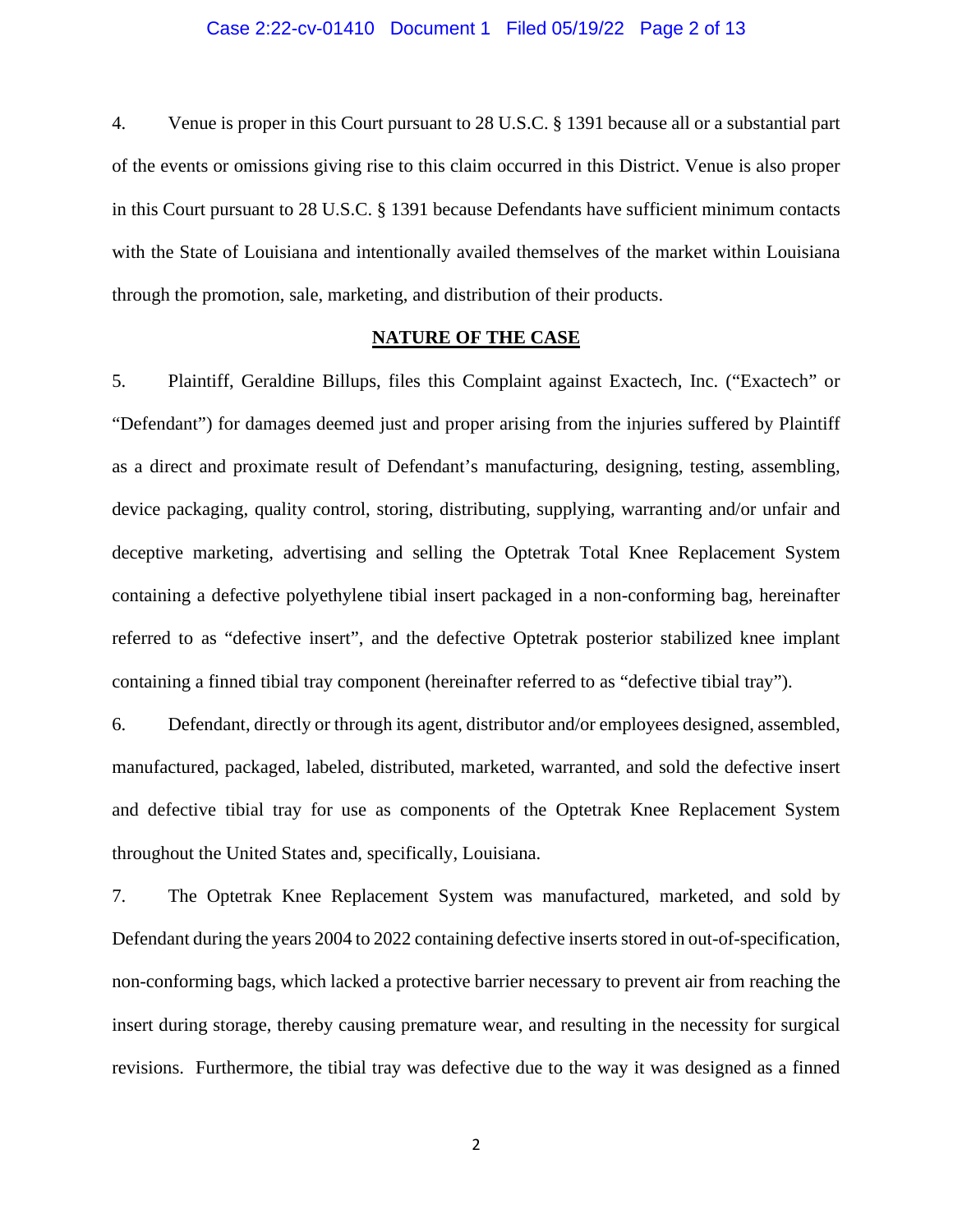### Case 2:22-cv-01410 Document 1 Filed 05/19/22 Page 3 of 13

tibial tray. Plaintiff was implanted with a finned tibial tray in 2006, a component of the Optetrak Knee Replacement System.

8. Although Defendant had obtained FDA 510(k) clearance under the Medical Device Amendments of 1976 to the Food Device Cosmetic Act (MDA) for sale and distribution of the Optetrak Knee Replacement System during the years 2004-2022, this type of clearance did not involve clinical testing by the FDA for safety and effectiveness or quality control of the Optetrak Knee Replacement System or any of its components.

9. Exactech retained sole responsibility for safety and effectiveness of the Optetrak Knee Replacement System, specifically during the times when it was marketed and sold with the defective insert and/or defective tibial tray, including quality control procedures.

#### **FACTUAL BACKGROUND**

10. In 2006, Plaintiff sought treatment at Ochsner Medical Center for knee pain. At the recommendation of the orthopedic surgeon, she underwent knee replacement surgery on her right knee with an Optetrak Knee Replacement System, including the defective insert and defective tibial tray.

11. In 2008, less than two years after her knee replacement surgery, Plaintiff developed loosening of the device and pain in her right knee. On October 28, 2008, Plaintiff underwent a surgical revision of her right knee due to "failed right total knee with a loose tibial component." At the time of surgery, it was discovered that Plaintiff's right knee was also infected and, therefore, the Optetrak Knee Replacement System and its components were removed while Plaintiff underwent treatment for the infection.

12. Plaintiff continued treatment for the infection until February 3, 2009, when another Optetrak Knee Replacement System was implanted in her right knee at Ochsner Medical Center,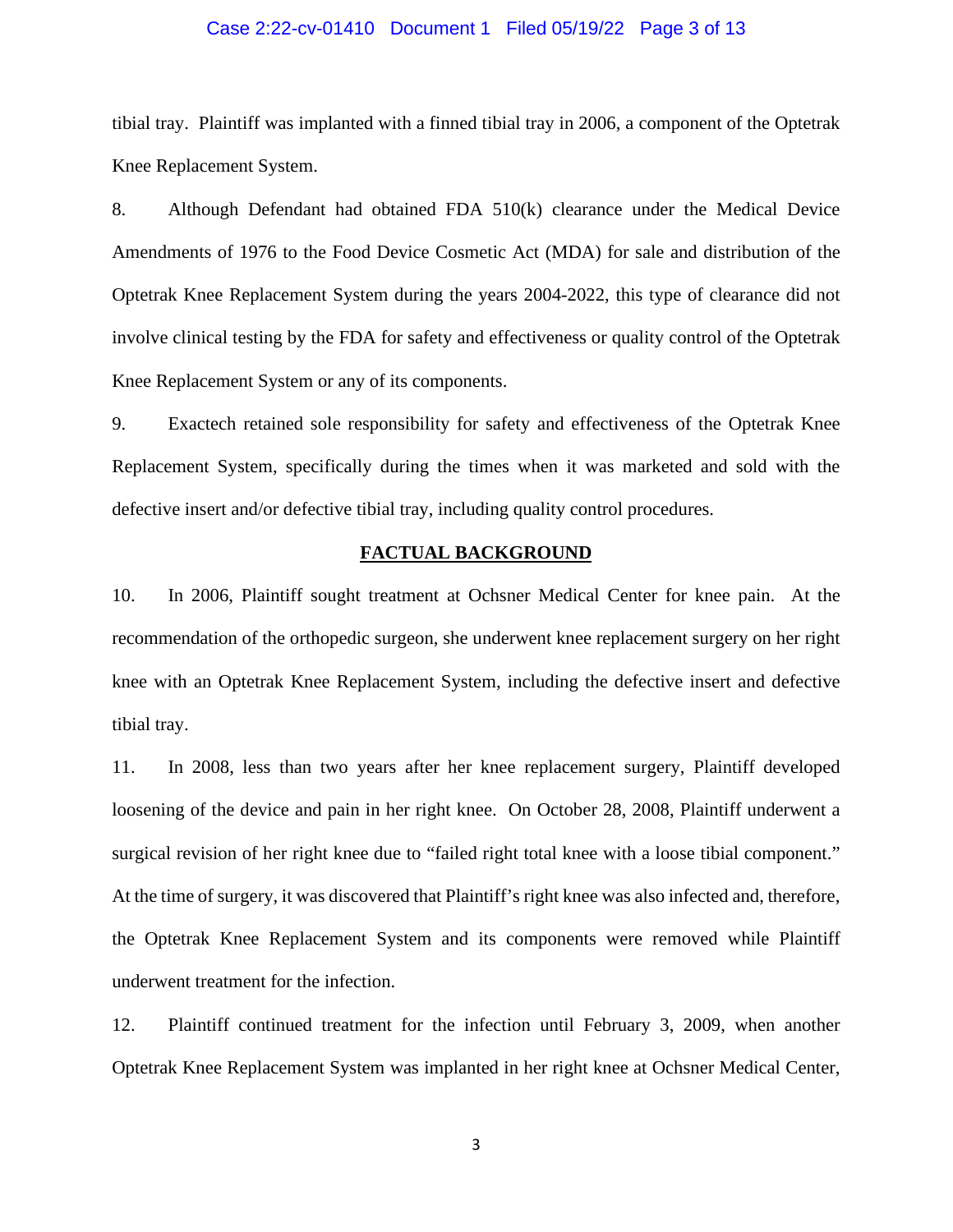### Case 2:22-cv-01410 Document 1 Filed 05/19/22 Page 4 of 13

along with another defective insert. At that time, unbeknownst to Plaintiff, Defendant had introduced a new finned tibial tray, FIT, to replace the defective tibial tray due to numerous reports of loosening and bone loss that were not reported by Defendant to the FDA, or disclosed to the orthopedic surgeons or to the general public, including Plaintiff.

13. Plaintiff continued to have pain and instability in connection with her Optetrak Knee Replacement System and, in October 2012, it was determined that the device had again loosened and failed, and that, therefore, she was required to undergo another revision. On October 18, 2012, surgery was once again performed on Plaintiff's right knee. At this re-revision, another defective insert was implanted in Plaintiff's knee.

14. Plaintiff continued to have difficulty with her right knee, and, in March 2021, she switched her care to Tulane Medical Center. At Tulane, on March 25, 2021, Plaintiff underwent another revision due to loosening and bone loss related to the defective insert. As a result of this revision surgery, Plaintiff's popliteal artery was severed, and Plaintiff continues to suffer from medical complications and risks.

15. In total, Plaintiff was subjected to three consecutive premature failures of her right knee replacements resulting in five additional procedures:

| Date       | <b>Reason</b> | <b>Surgery</b>                         |
|------------|---------------|----------------------------------------|
| 06/08/2006 |               | Primary TKA surgery                    |
| 10/28/2008 | Loosening     | Removal surgery with antibiotic spacer |
| 02/03/2009 |               | <b>Revision TKA</b> implantation       |
| 10/18/2012 | Loosening     | Revision TKA, partial                  |
| 03/25/2021 | Loosening     | Revision TKA, complete                 |
| 03/23/2021 | Complication  | Popliteal artery and vein repairs      |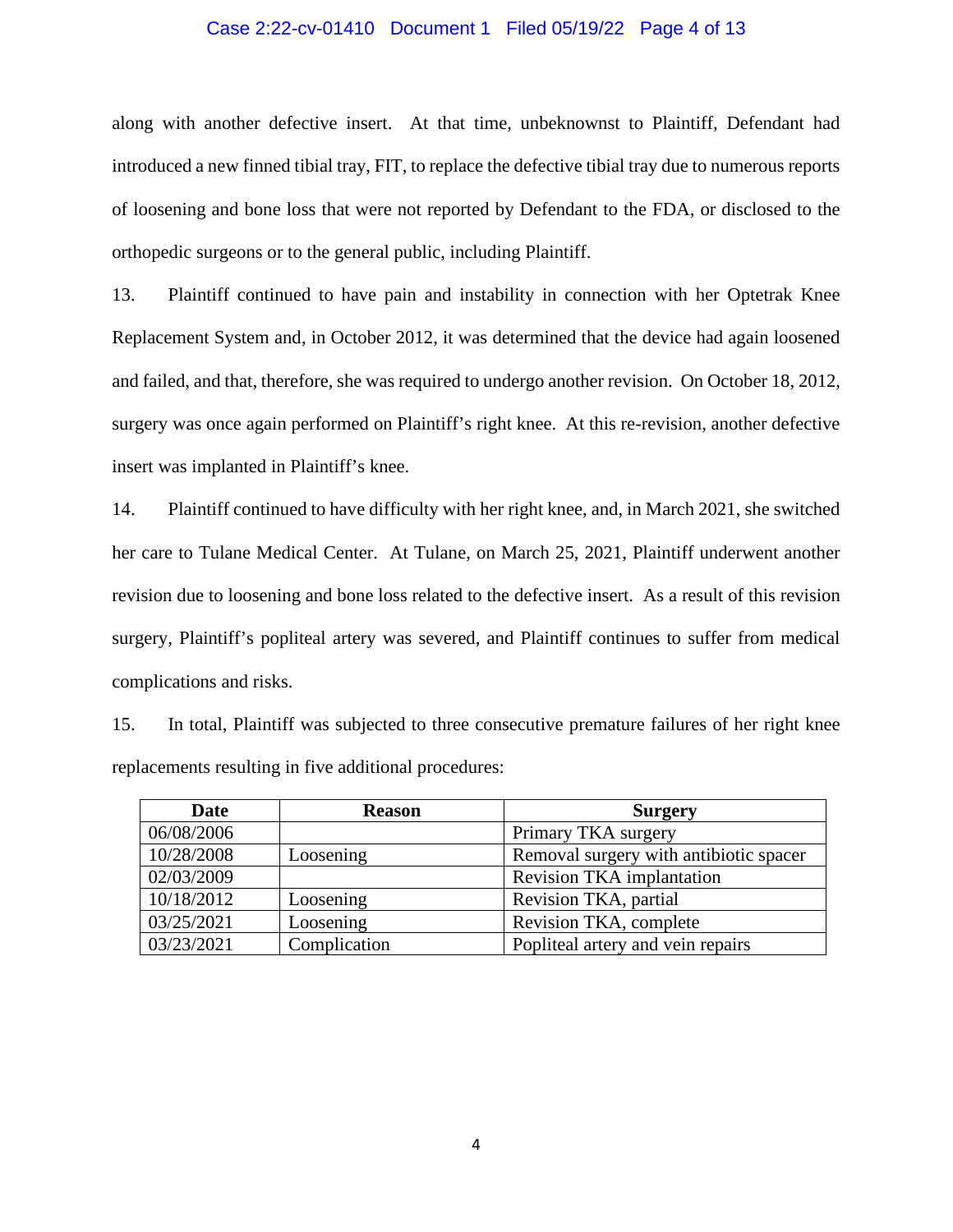# **THE DEFECTIVE INSERT**

16. On August 30, 2021, Exactech issued a partial recall of the Optetrak polyethylene inserts implanted between 2004 and 2022, labeled with a certain limited shelf life. That partial recall stated that "inserts were packaged in vacuum bags that lacked an additional oxygen barrier layer."

*See,* <https://www.accessdata.fda.gov/scripts/cdrh/cfdocs/cfres/res.cfm?ID+189266>

17. Then, on February 7, 2022, Defendant expanded its recall, regardless of shelf-life, and

issued an "Urgent Medical Device Correction" which informed health care professionals that:

After extensive testing, we have confirmed that most of our inserts manufactured since 2004 were packaged in out-of-specification (referred to hereafter as "nonconforming") vacuum bags that are oxygen resistant but do not contain a secondary barrier layer containing ethylene vinyl alcohol (EVOH) that further augments oxygen resistance. **The use of these non-conforming bags may enable increased oxygen diffusion to the UHMWPE (ultra-high molecular weight polyethylene) insert, resulting in increased oxidation of the material relative to inserts packaged with the specified additional oxygen barrier layer. Over time, oxidation can severely degrade the mechanical properties of conventional UHMWPE, which, in conjunction with other surgical factors, can lead to both accelerated wear debris production and bone loss, and/or component fatigue cracking/fracture, all leading to corrective revision surgery.**

*See,* <https://www.exac.com/wp-content/uploads/2022/04/Exactech-DHCP-letter.4.6.2022.pdf>

18. On March 17, 2022, in response to the recall, Ochsner Medical Center advised all of their

patients who had been implanted with an Optetrak, including Plaintiff, that Exactech had issued a

recall of all of its polyethylene inserts, including the ones implanted in Plaintiff. According to

Ochsner:

"Exactech learned that one of the packaging layers for the plastic insert has been out of specification and may allow oxygen from the air to diffuse into the plastic insert prior to it being implanted in your knee. If a large amount of oxygen diffuses into the plastic insert while it's being stored and before it is implanted, this can lead to a process called oxidation, which can cause the plastic to wear out earlier than expected or to become damages after it is implanted into the patient's body."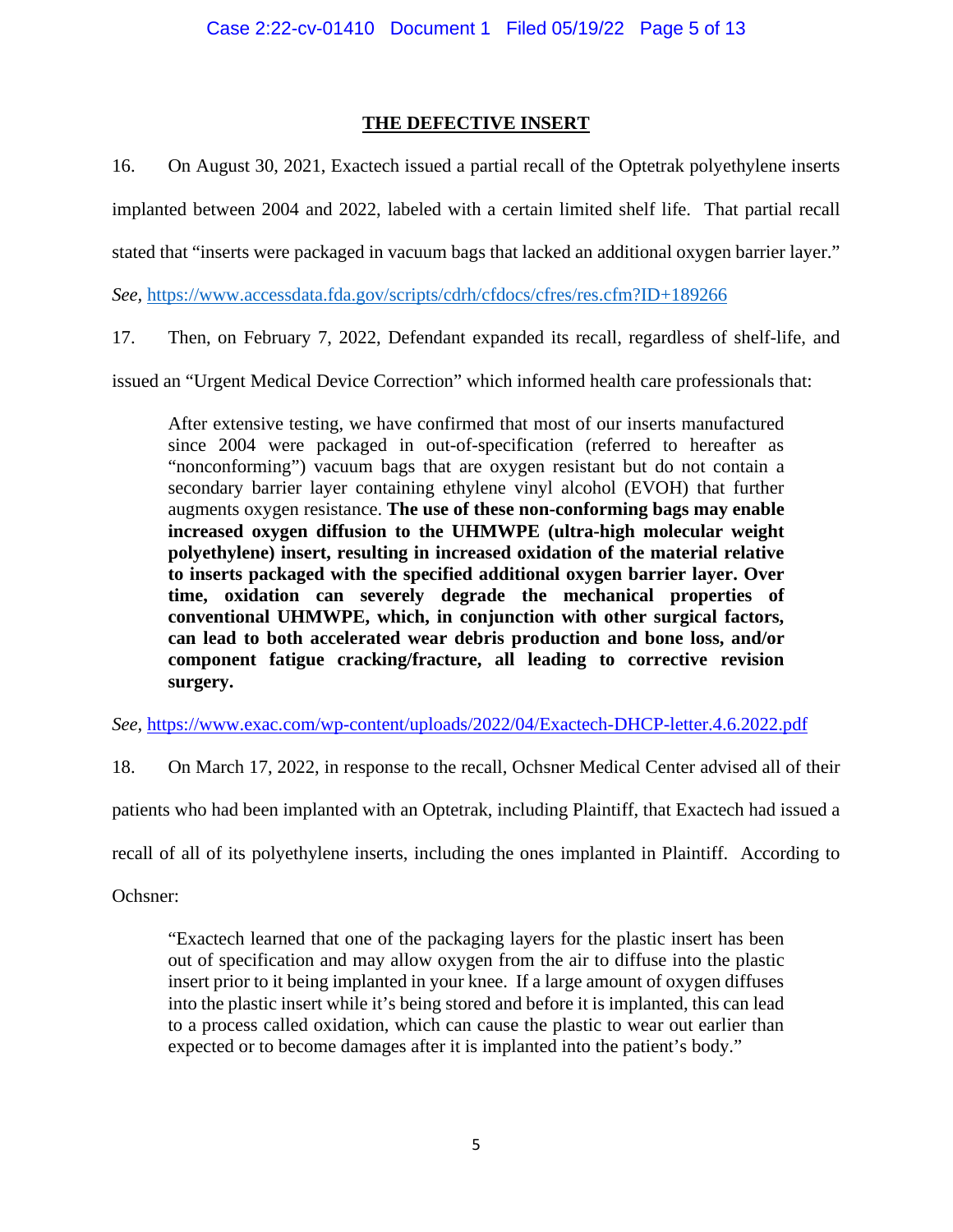### Case 2:22-cv-01410 Document 1 Filed 05/19/22 Page 6 of 13

Exactech also reported in its notification letter that:

"Premature wear of the plastic insert of your knee replacement can lead to the need for additional surgery (also known as revision surgery)."

*See* attached Exhibit 1.

19. Upon information and belief, Defendant knew, or should have known, that between 2004 and 2022, when Plaintiff underwent implant surgery and revisions, the defective insert was being packaged in bags that did not comply with its own specifications for protection. This defective packaging caused increased release of tibia-femoral wear debris from the polyethylene inserts implanted in Plaintiff. And this, in turn, increased the particle burden, which contributed to loosening and bone loss documented in her successive failed knee replacement procedures.

20. Furthermore, upon information and belief, Defendant knew, or should have known, of the premature wear of the defective inserts based on patient complaints reported in the Australian Orthopaedic Association National Joint Replacement Registry demonstrating significantly higher overall revision rates due to loosening, bone loss and pain occurring with the Optetrak Knee Replacement System.

21. Plaintiff could not, by the exercise of reasonable care, have discovered the dangers related to the defective insert prior to February 7, 2022, when Defendant issued a recall of the defective insert and notified the healthcare providers and patients.

### **THE DEFECTIVE TIBIAL TRAY**

22. Defendant manufactured and sold the Optetrak Knee Replacement System with the defective tibial trays. The tibia tray was marketed as a component that anchors to the patient's tibia and connects to the artificial knee.

23. Defendant designed, marketed, advertised, and sold the defective tibial tray to Ochsner Medical Center for implantation in Plaintiff's right knee replacement surgery on June 8, 2006.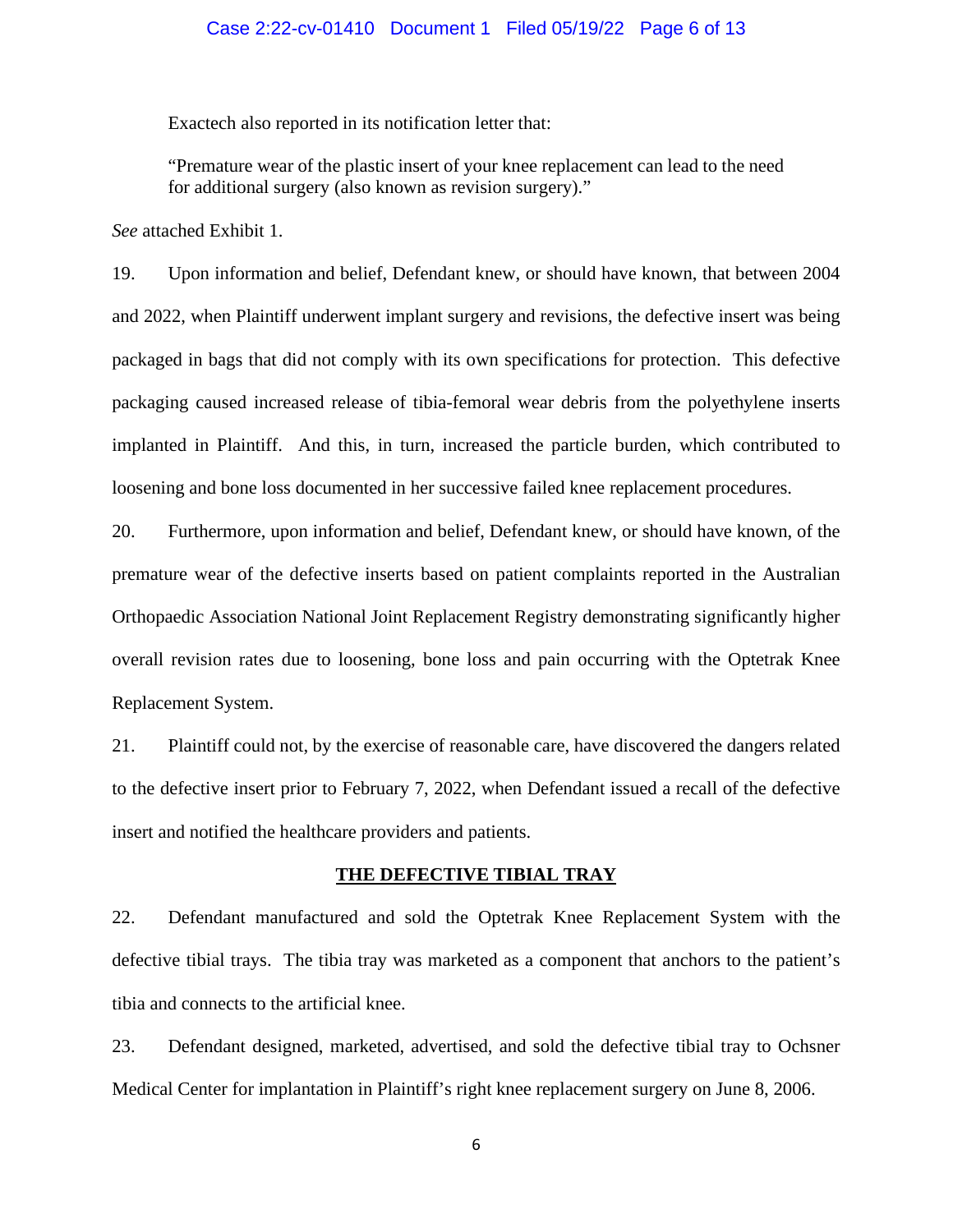### **EXACTECH VIOLATIONS**

24. Upon information and belief, Defendant received numerous reports of adverse events relating to injuries caused by the defective tibial tray but failed to report these events in violation of FDA's requirements in reporting adverse events. 21 U.S.C. § 352(t).

25. Upon information and belief, Defendant engaged in a "silent recall" wherein it replaced the defective tibial trays with a different designed tray. Concurrent with this strategy, Defendant also engaged in a campaign of misinformation wherein any incidents of early failures were blamed on surgeons or patients rather than the defective tibial tray.

26. Based on information and belief, Defendant's Optetrak Knee Replacement Systems with their defective inserts and/or defective tibial trays are considered adulterated pursuant to 21 U.S.C. § 351 because, among other things, they failed to meet established performance standards, and/or methods, facilities, or controls used for their manufacture, packaging, storage, or installation, and are not in conformity with federal requirements in accordance with Current Good Manufacturing Practices ("cGMP") for medical devices. *See* 21 U.S.C. § 351; 21 C.F.R. § 820, *et seq.*

27. Based on information and belief, Defendant's Optetrak Knee Replacement Systems with a defective insert and/or defective tibial tray are considered misbranded because, among other things, they are dangerous to health when used in the manner prescribed, recommended, or suggested in the labeling thereof. *See* 21 U.S.C. § 352.

28. Had Defendant complied with the federal requirements regarding cGMP, Defendant's knee implant devices would have been manufactured properly and would not have resulted in injuries to Plaintiff.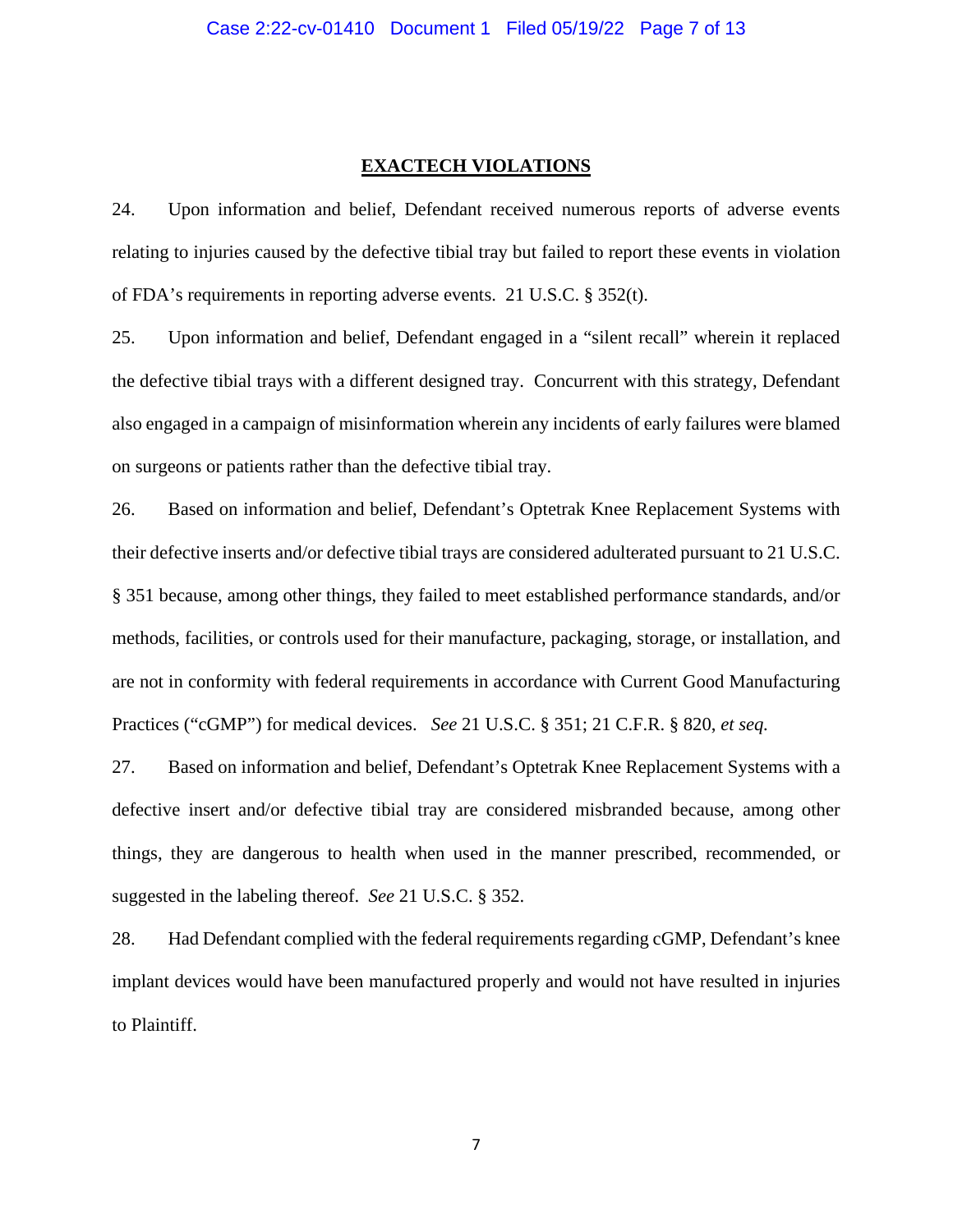### **EQUITABLE ESTOPPEL AND** *CONTRA NON VALENTEM*

29. Plaintiff incorporates by reference the allegations of the preceding paragraphs of the Complaint as if fully set forth at length herein.

30. Plaintiff invokes the doctrine of *contra non valentem* as she could not discover the defects and unreasonably dangerous condition of Defendant's defective tibial tray and defective insert.

31. Defendants are estopped from relying on any prescription limitations by virtue of their acts of fraudulent concealment, affirmative misrepresentations and omissions, which include Defendant's intentional concealment from Plaintiff, Plaintiff's health care professionals and the general public that the Optetrak Knee Implant System was unreasonably dangerous and carried serious risks causing injuries.

32. Defendant breached its duty to disclose that the Optetrak Knee Implant System was unreasonably dangerous and carried with it the serious risk of early failure, injury and revision surgery.

33. Defendant breached its duty to notify, inform, or disclose to Plaintiff, Plaintiff's health care professionals or the general consuming public that Defendant's Optetrak Knee Implant System was causing high incidences of injuries and that its use carried with it the serious risk of developing the injuries Plaintiff has suffered and complained of herein.

### **CAUSES OF ACTION**

## **COUNT I – STRICT LIABILITY – UNREASONABLY DANGEROUS IN COMPOSITION**

34. The Optetrak Knee Implant System containing the defective insert and/or defective tibial tray was unreasonably dangerous as manufactured, packaged, distributed, marketed and/or sold by the Defendant, as defined in the Louisiana Products Liability Act ("LPLA"), Louisiana Revised Statute 9:2800.55.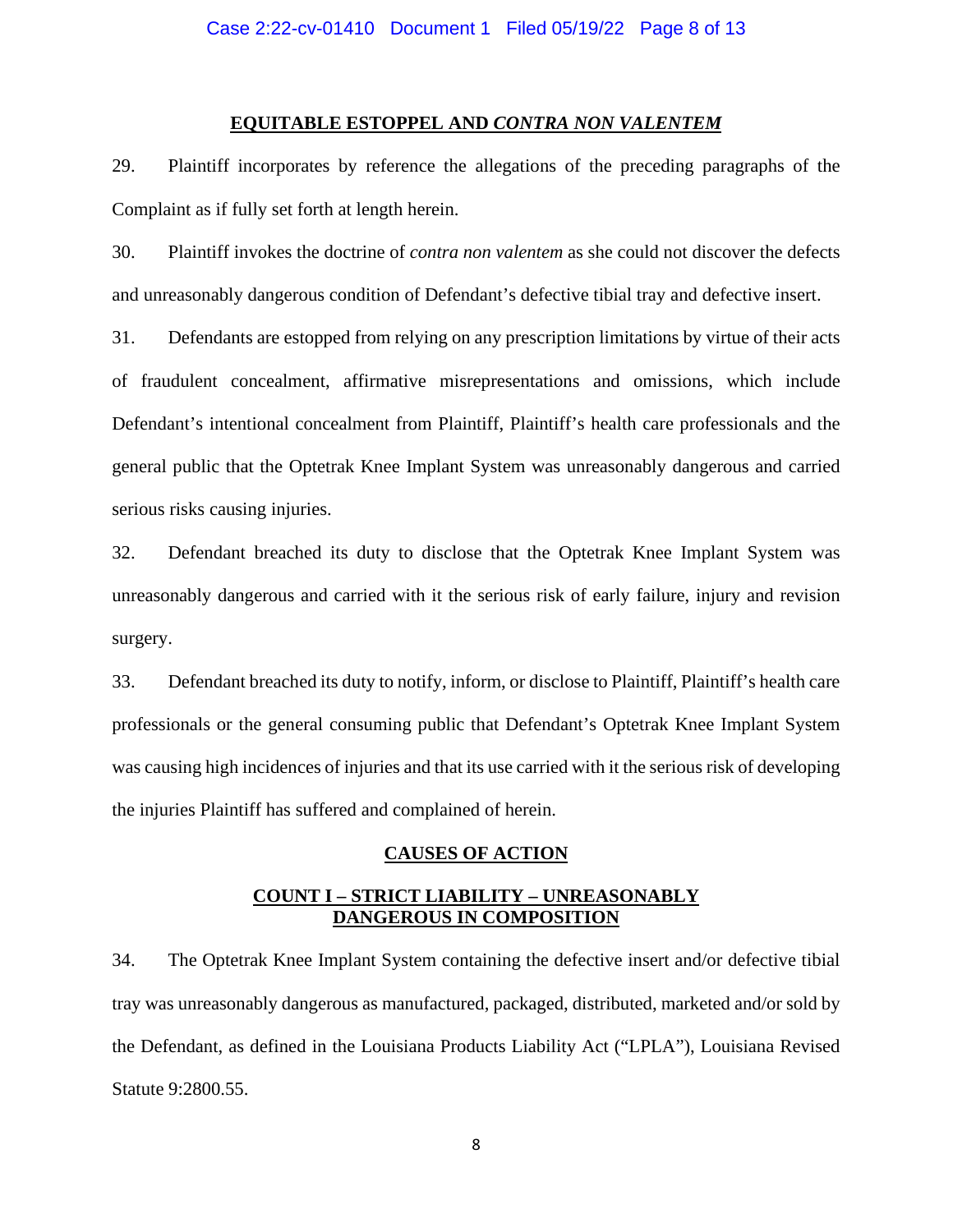#### Case 2:22-cv-01410 Document 1 Filed 05/19/22 Page 9 of 13

35. The defective components in the Optetrak Knee Replacement System were a substantial factor in causing Plaintiff's injuries.

36. Defendant is strictly liable for the defective condition of the Optetrak Knee Replacement System; the distribution, marketing, and/or sale of the defective insert and/or the defective tibial tray; and the injuries sustained by Plaintiff.

### **COUNT II – STRICT LIABILITY – UNREASONABLY DANGEROUS IN DESIGN**

37. Defendant had a duty to design and package the defective insert in a manner that did not present an unreasonable risk of harm or injury to users and patients exposed to their danger, including Plaintiff.

38. The designs of the defective tibial tray and the packaging of the defective insert were unreasonably dangerous for its expected, intended, and/or foreseeable uses, functions, and purposes, as defined in the Louisiana Products Liability Act, Louisiana Revised Statute 9:200.56.

39. The defective tibial tray was not reasonably safe as designed, distributed, marketed, delivered and/or sold by Defendant.

40. The design defects in the defective tibial tray and defective insert and its packaging existed when the device left the Defendant's control.

41. Plaintiff's physicians implanted the defective tibial tray and defective insert in the manner in which they were intended and recommended to be used, making such use reasonably foreseeable to Defendant.

42. The defective tibial trays and the defective inserts and packaging were defective in design and unreasonably dangerous when it entered the stream of commerce and received by Plaintiff, and the foreseeable risks exceeded or outweighed the purported benefits associated with the device.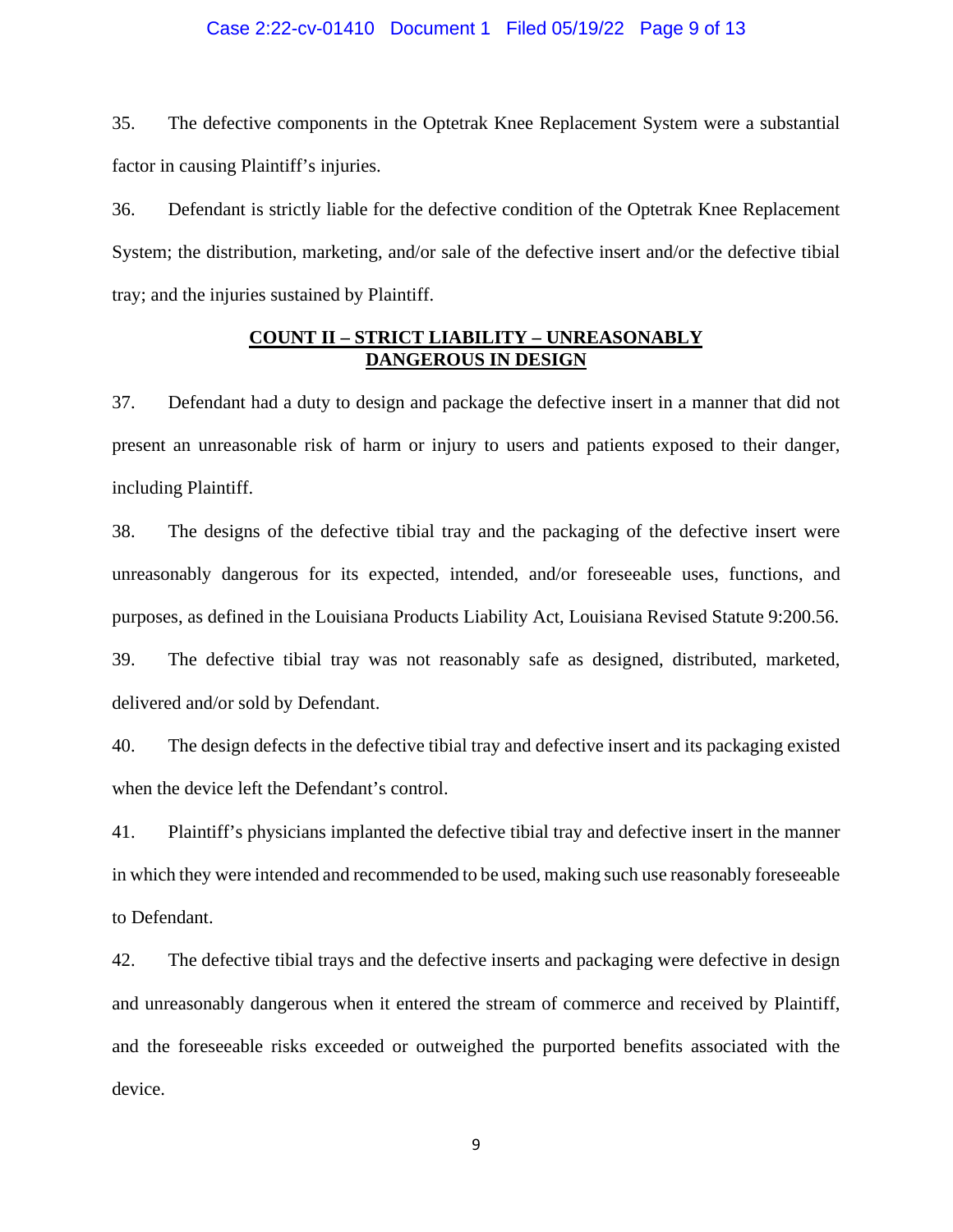### Case 2:22-cv-01410 Document 1 Filed 05/19/22 Page 10 of 13

43. Feasible, safer, alternative designs and packaging providing the same functional purpose were available to the Defendant at the time the defective tibial tray and the defective insert were designed, packaged, and offered for sale in the market.

## **COUNT III – STRICT LIABILITY-UNREASONABLY DANGEROUS BECAUSE OF INADEQUATE WARNING**

44. Defendant failed to provide adequate warnings with reasonable care regarding dangers in the use and handling of the defective tibial tray and defective insert, as defined in the Louisiana Products Liability Act, Louisiana Revised Statute 9:2800.57.

45. Defendant had a duty to distribute, market, and/or sell the Optetrak Knee Replacement System with adequate warnings that did not present an unreasonable risk of harm or injury to users and patients exposed to their danger, including Plaintiff.

46. The warnings that accompanied the Optetrak Knee Replacement System, with the defective tibial tray and/or defective insert, and its packaging were inadequate, thereby making the product not reasonably safe for its expected, intended, and/or foreseeable uses, functions, and purposes.

47. In particular, Defendant failed to adequately disclose the danger of the defective tibial tray, particularly when used with a size three femur in combination with a size three tray, as in Plaintiff's implant surgery, given its propensity to undergo substantial early failure due to component loosening, tissue damage, bone loss, osteolysis, other complications, as well as the need for revision surgery.

48. Defendant knew of the defective insert's increased risk of harm to the Plaintiff and other consumers and that warnings would have been feasible and effective in preventing plaintiff's injuries.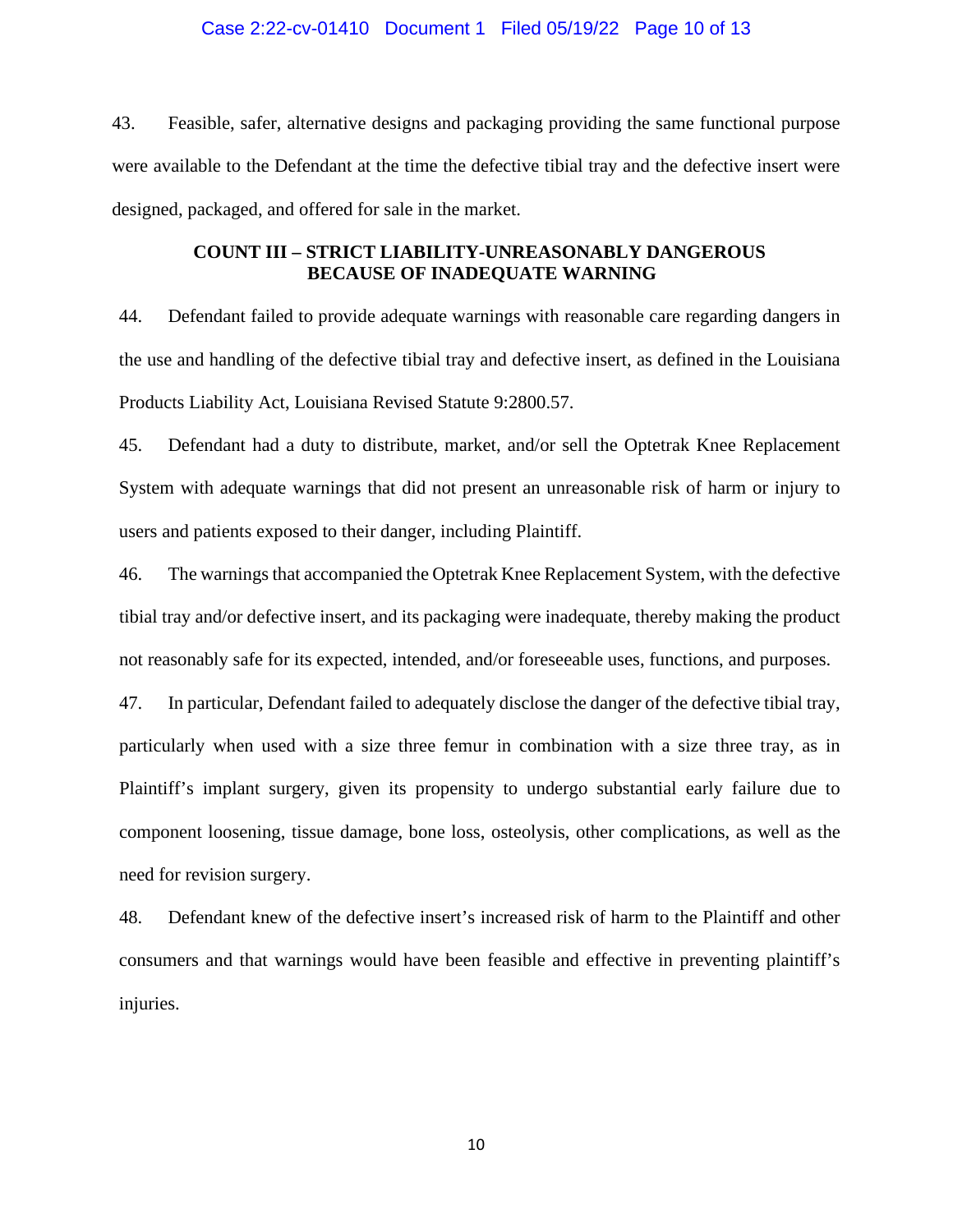### **COUNT IV – UNREASONABLY DANGEROUS BECAUSE OF NON-CONFORMITY TO EXPRESS WARRANTY**

49. At the time Defendant applied for the 510(k) premarket approval of its Optetrak Knee Replacement System with the defective insert, Defendant warranted that all components would be supplied, properly packaged according to specifications, and Defendant would conduct package validation testing. Defendant failed to perform the package testing over the course of sales from 2004 through 2022.

50. Defendant warranted that it would comply with 21 CFR Part 820 of the FDA regulations for Current Good Manufacturing Practice (cGMP) requirements to ensure safety and effectiveness of its medical devices, including packaging of finished devices under subpart K and L (subsection 130, 140, 150 of part 820). Defendant violated this warranty.

51. Defendant, in its marketing and advertising, warranted less polyethylene wear from the Optetrak as compared to other manufacturers' devices. Defendant breached this warranty.

52. Defendant was both manufacturer and seller of the Optetrak Knee Replacement System and warranted against redhibitory defects regarding defective components when used. Because Defendant was in bad faith and failed to reveal the defects, Defendant is liable for reimbursement of the expenses, damage, and attorneys' fees under Louisiana Civil Code Article 2345.

# **COUNT V – VIOLATION OF LOUISIANA UNFAIR TRADE PRACTICE AND CONSUMER PROTECTION LA. R. S. 51:1401** *ET SEQ*

53. In order to obtain a commercial advantage, Defendant was engaged in disseminating inaccurate, false, and/or misleading information about the Optetrak Knee Replacement System to health care professionals in the State of Louisiana, including Plaintiff's physicians and medical providers, with a reasonable expectation that such information would be used and relied upon by physicians and medical providers throughout the State of Louisiana, including but not limited to: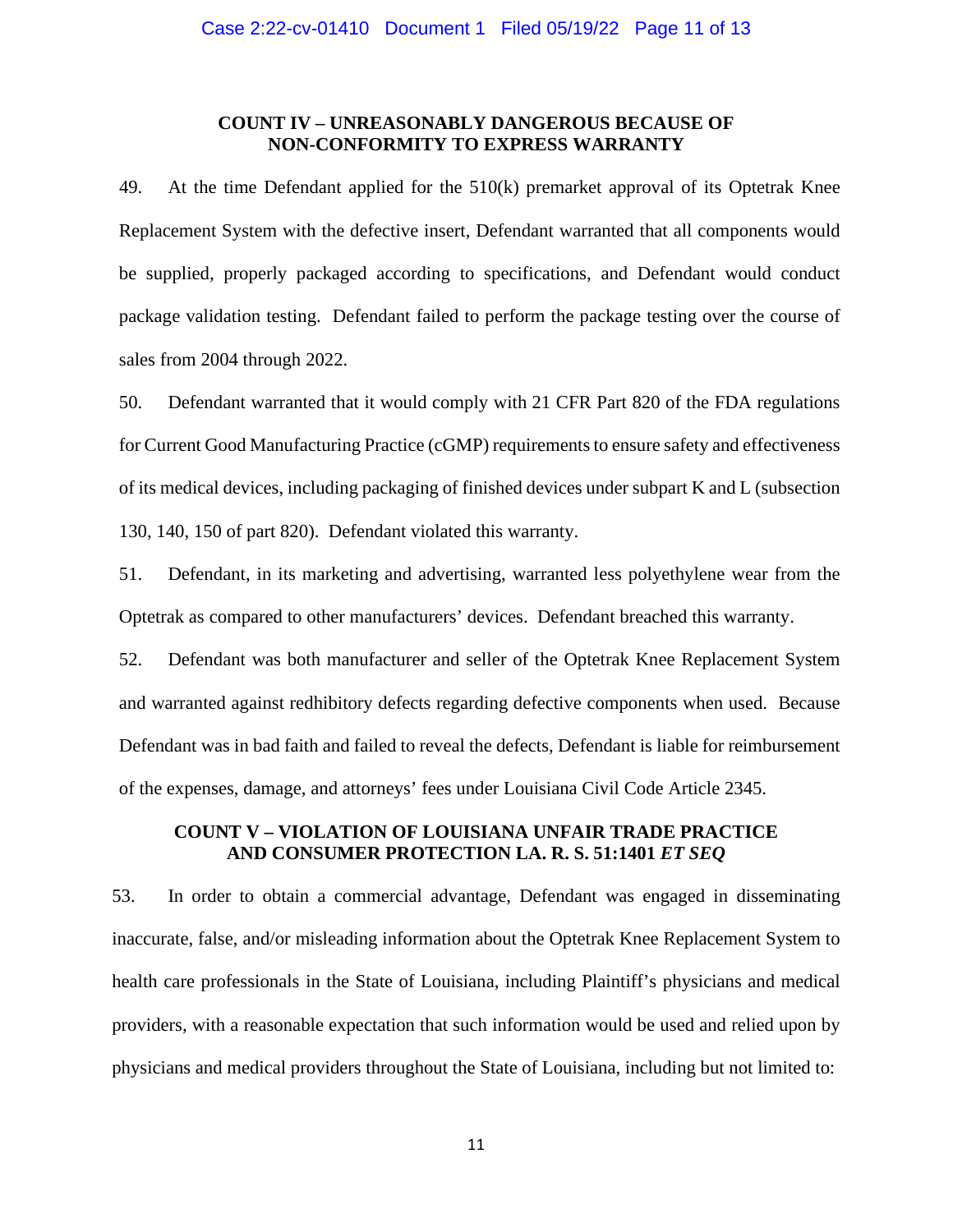### Case 2:22-cv-01410 Document 1 Filed 05/19/22 Page 12 of 13

a. false representations regarding the duration and survival of the components lasting longer than other knee implants because of proprietary use of materials and processes to give superior wear characteristics; and

b. promotional materials of successful outcomes with survival rates of 15 to 20 years despite adverse event reports.

54. Plaintiff was a consumer of Defendant's defective insert and defective tibial tray and was wrongfully billed and charged as a result.

### **DAMAGES**

55. By reason of the foregoing acts, omissions and conduct committed by Defendant, Plaintiff sustained serious personal injuries, severe pain and suffering, physical disability, mental anguish, emotional distress, fear, loss of enjoyment of life, medical expenses, and financial losses, and she will sustain future damages, including but not limited to cost of medical care; rehabilitation; home health care; loss of earning capacity; mental and emotional distress and pain and suffering. Accordingly, Plaintiff is seeking compensatory and special damages, including attorneys' fees and costs, and all other available remedies under the law.

#### **JURY DEMAND**

56. Plaintiff respectfully demands a trial by jury of all claims that are so triable.

### **PRAYER FOR RELIEF**

**WHEREFORE**, Plaintiff, Geraldine Billups, prays for damages together with costs, judicial interest and any other relief deemed appropriate under the law.